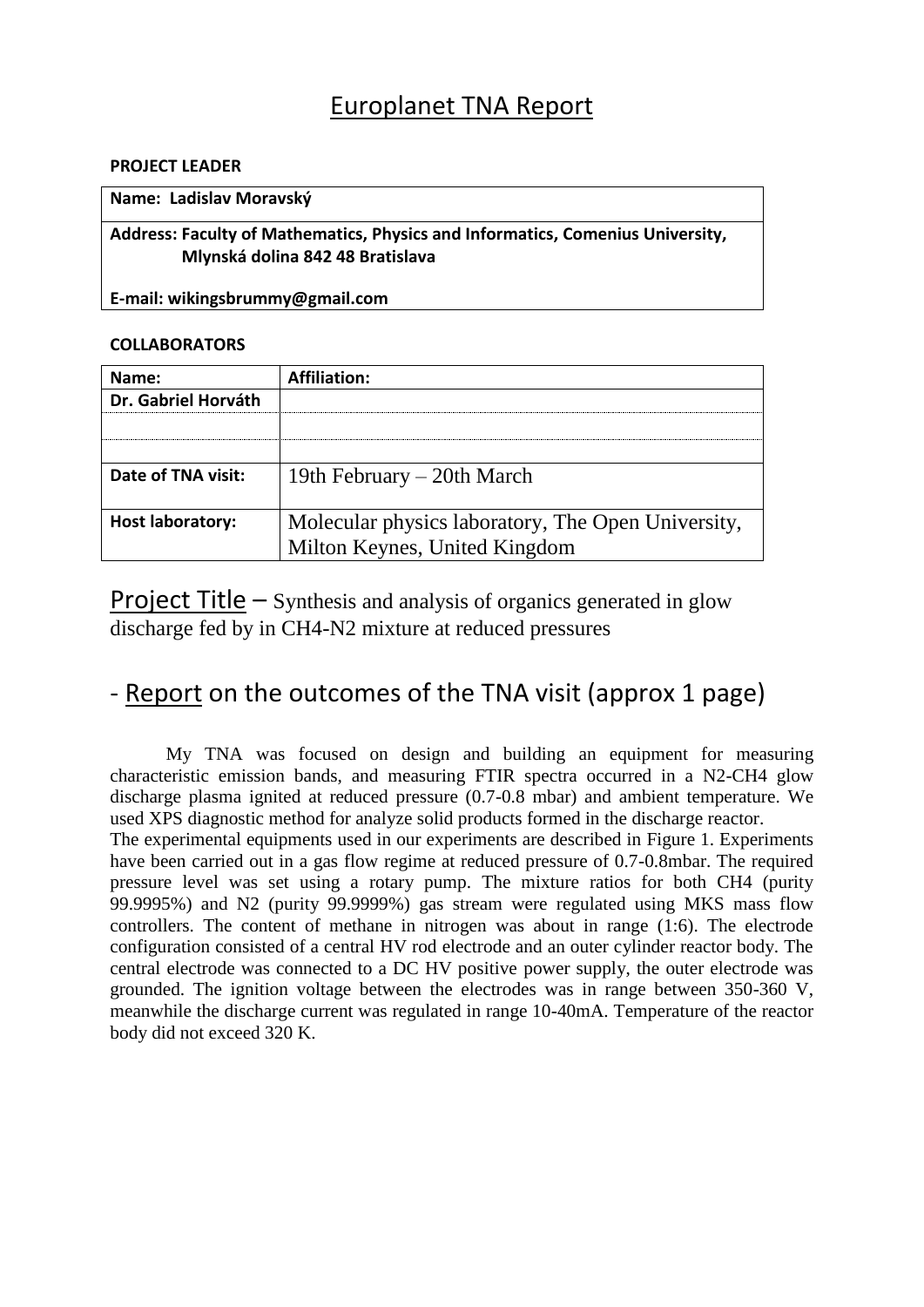

**Fig. 1:** A simplified scheme of the experimental setup: I. Nitrogen and methane gas bottles; II. mass flow controllers for setting the required CH4-N2 mixture ratio; III. needle valve IV. coaxial discharge reactor with a HV rod electrode; V. vacuometer; VI. transformator; VII. HV probe; VIII. kryotrap with liquid nitrogen; IX. InfraRed cell; X. rotary oil pump with gauge.

A Quartz side port view was built at the reactor body allowing spectral analysis of the generated glow plasma using a Jobin Yvon Triax 550 spectrograph equipped with iCCD detector. The emitted light from the plasma was led through the viewport to the entrance slit of spectrograph by a multi-core quartz optical fiber. Optical emission spectra were recorded at groove settings 300 and 1800 grooves/mm.

For effective analysis of gaseous products using FTIR spectroscopy kryotrap was used to collect a sufficient content of condensed gaseous products, which was attached to the exhausts and cooled with liquid nitrogen (LN2). The time needed for collection was 50 hours.

The diagnostic method XPS was used to analyze solid products forming in the discharge chamber. A sticky carbon sampling films was placed inside the discharge zone which adsorbed solid/dust products.

#### **• Summary of the main results obtained**

OES spectrometric study of products formed in our glow discharge fed by an admixture of CH4 in N2 was carried out in a flowing regime at room temperature and reduced pressure 0.7- 0.8 mbar. As it is shown it Fig. 2, the spectra of CN violet and red, furthermore the first/second positive and first negative systems of nitrogen bands have been found to be the most dominant.

Increasing of discharge current caused an increase in the band intensities thus indicating the increasing density of electron induced ionization processes and population of excited species. However, calculation of electron density and temperature, vibrational and rotational temperatures of nitrogen excited molecules need a deeper analysis. Since the glow plasma is strongly non-thermal and the mean free path of electrons is few order of magnitude higher than in atmospheric pressure discharges, it can be concluded the ionization processes are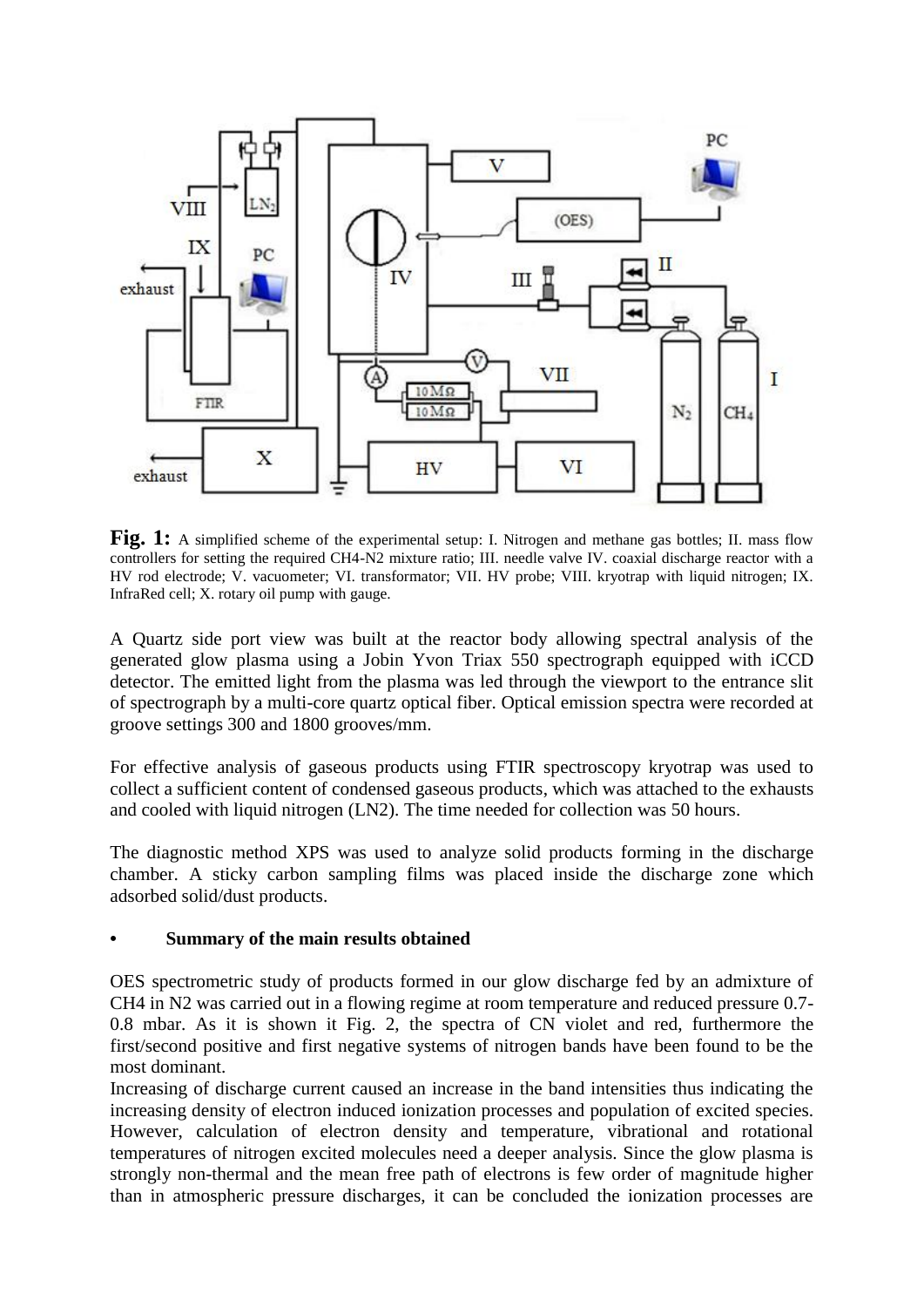primarily caused be electron impact processes. However, detection of N2 first positive system indicates the presence of long-life nitrogen metastables, which act as an energy reservoir in the plasmachemical processes. In the higher altitudes of Titan's atmosphere such metastable molecules have an important role because the long mean free path allows them to be diffused to higher or lower spheres thus inducing an organic chemistry. Absence of atomic hydrogen emission lines suggests a fast consummation of hydrogen atoms/molecules during the product formation.

Results will have a good contribution in numerical modeling of reaction kinetics.



**Fig. 2:** Example of a N2-CH4 glow discharge spectra. FPS – first positive system of N2; FNS – first negative system of N2; SPS – second negative system of N2.

To be condensed enough products in kryotrap, it was necessary to wait several tens of hours, in this case 30 to 50 hours. After the experiment kryotrap was overheated gradually to room temperature and the condensed products reaching the gas phase temperature were penetrating to the infrared cell which has been placed directly in the FTIR spectrometer. A typical FTIR spectrum of desorbed products is shown in figure 3. After a detailed analysis of FTIR spectra it shows the presence of following discharge products: NH3, HCN, C2H4, and HC3N.

After 35 hours a thin layer of brown deposits was formed on the surface of carbon film. As shown in Figure 4, XPS analysis confirmed the presence of several metals such as iron - Fe, nickel - Ni, aluminum – Al, and platinum - Pt, but also elements like carbon - C, nitrogen - N and oxygen - O. The presence of metals in the carbon films is due to sputtering of aluminium/steel components in the discharge gap.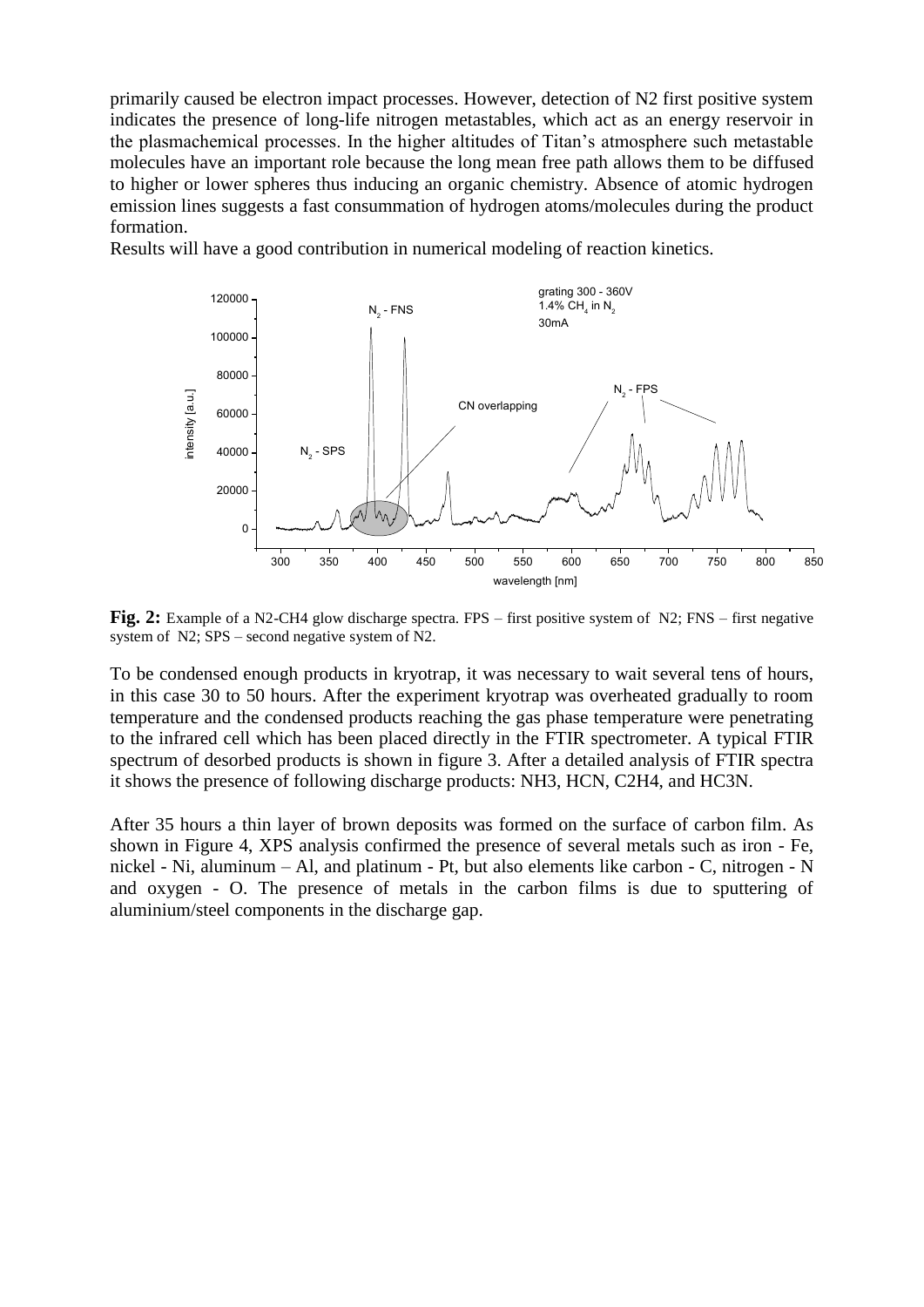

Fig. 3: FTIR spectra of the discharge products in N2-CH4 (6:1) gas mixture at pressure 0.7 mbar and electric current 40 mA.



**Fig. 4:** The measured XPS spectrum of deposits in glow discharge in a mixture of CH4-N2.